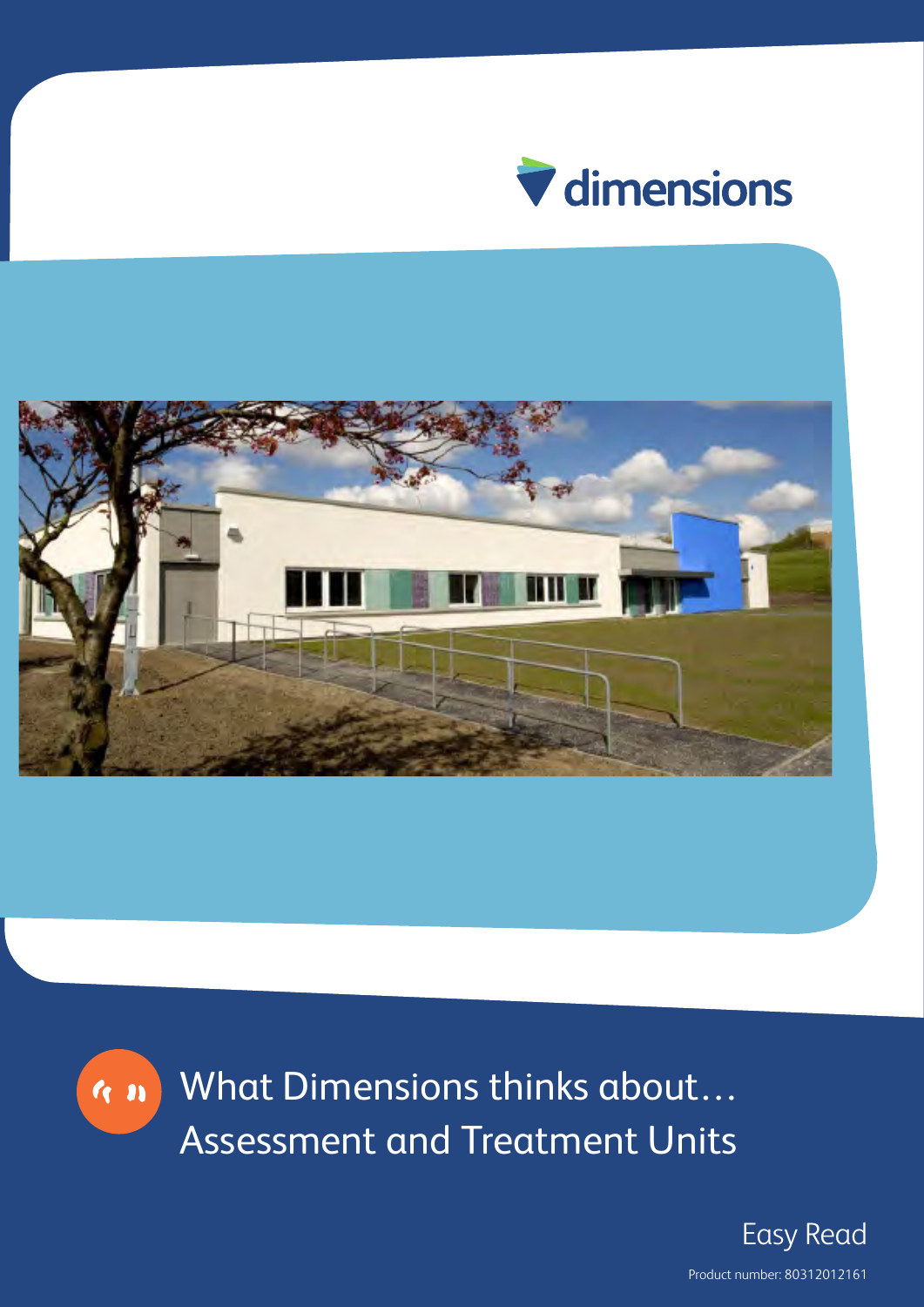|                                    | <b>Assessment and Treatment Units are special</b><br>places people with a learning disability or autism<br>can go to get help when their problems are too<br>big to deal with at home. They might need to go<br>to a unit to stay safe. |
|------------------------------------|-----------------------------------------------------------------------------------------------------------------------------------------------------------------------------------------------------------------------------------------|
|                                    | Once a person is safe they can leave the unit<br>and move back to their home and into their<br>community. Community is a way of talking about<br>the place where you live and the people that live<br>there.                            |
|                                    | Dimensions thinks there is a problem with the<br>way some of these Units work. Dimensions thinks<br>that:                                                                                                                               |
| 15 16 17<br>8994<br>August<br>June | people with a learning disability or autism are<br>staying longer than they need to                                                                                                                                                     |
|                                    | people in the Units are not getting the support<br>they need to do things for themselves                                                                                                                                                |
|                                    |                                                                                                                                                                                                                                         |

 $2\overline{ }$ 

• people in the **Units** are not getting the support they need to get out into the **community**.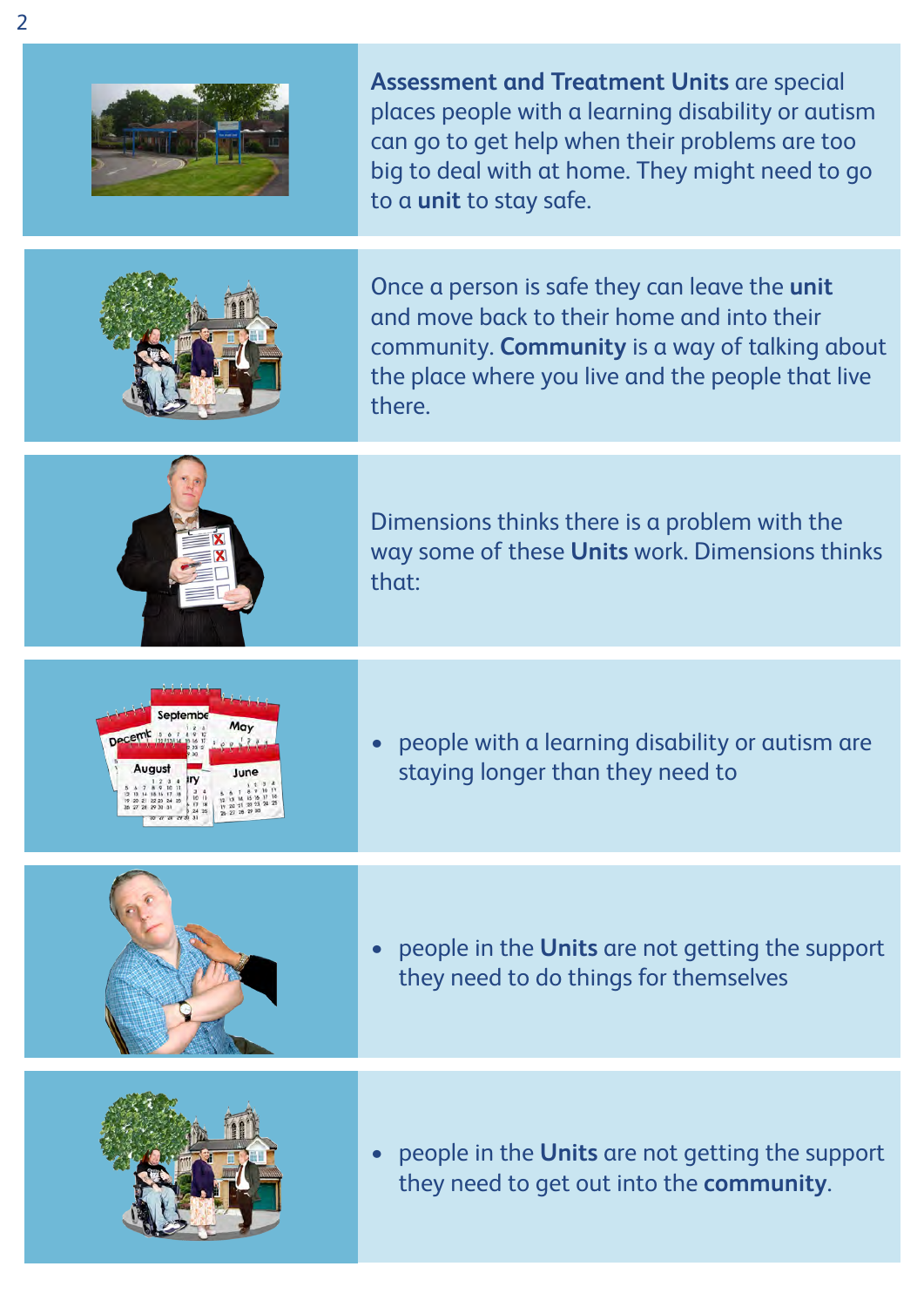

## **Thinking about challenging behaviour**

Some people do things in a way that other people find very difficult. This is called **challenging behaviour**.

**Challenging behaviour** is hurting or upsetting other people. **Challenging behaviour** is hurting or upsetting yourself.



**Challenging behaviour** might be the only way people can communicate. **Communicate** means being able to tell people what you want and need.



For example, they might want to spend time with someone, to get something nice to eat or to get out of a noisy room.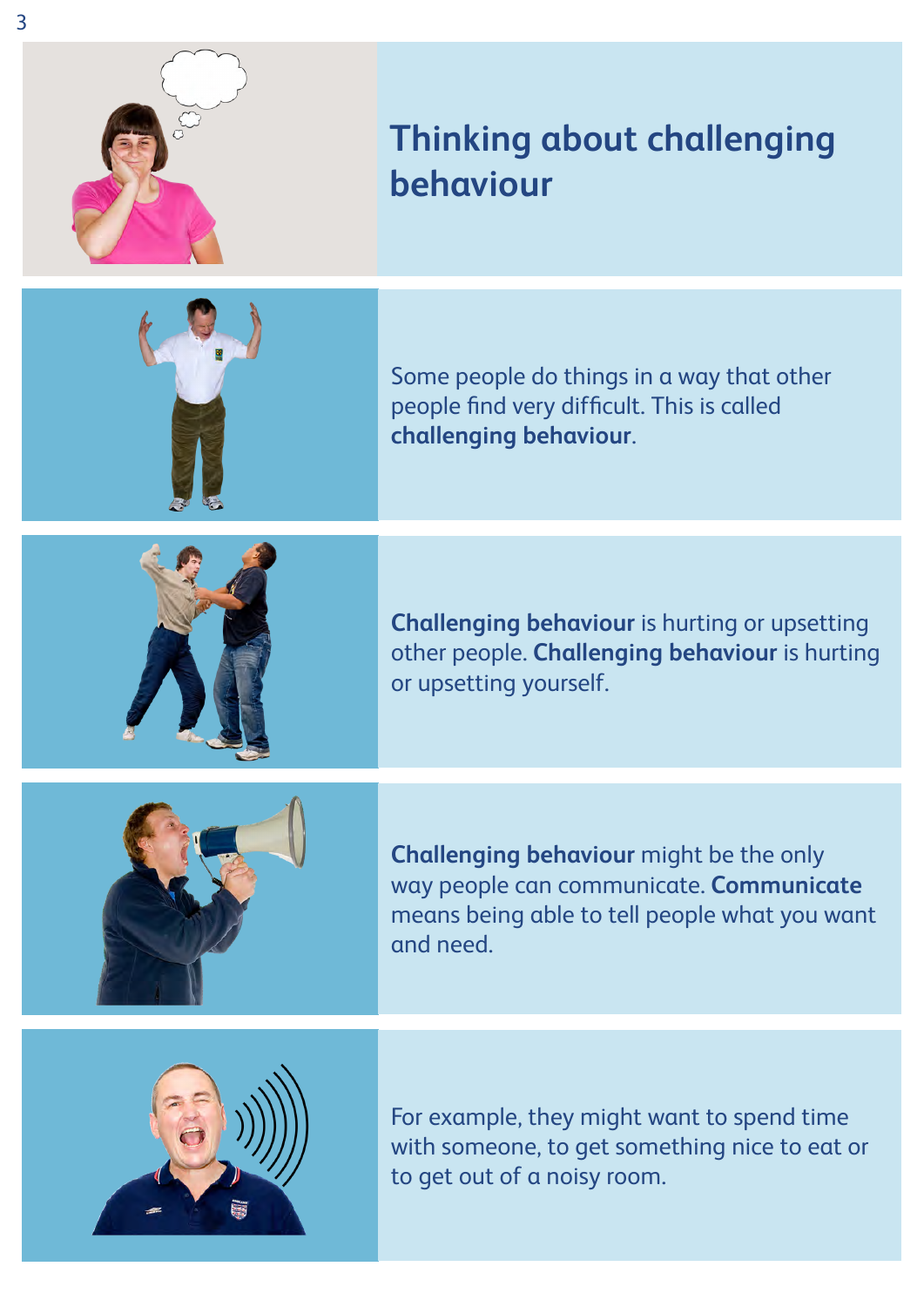

Dimensions tries to find ways to help people **communicate** what they want so they do not have to use **challenging behaviour**.



Dimensions do this by getting to know the person well.



They think about how they communicate with the person with **challenging behaviour**.

They help the person with **challenging behaviour communicate** with others.



Sometimes people that **communicate** with **challenging behaviour** are held down so they cannot move. Dimensions believes this is wrong.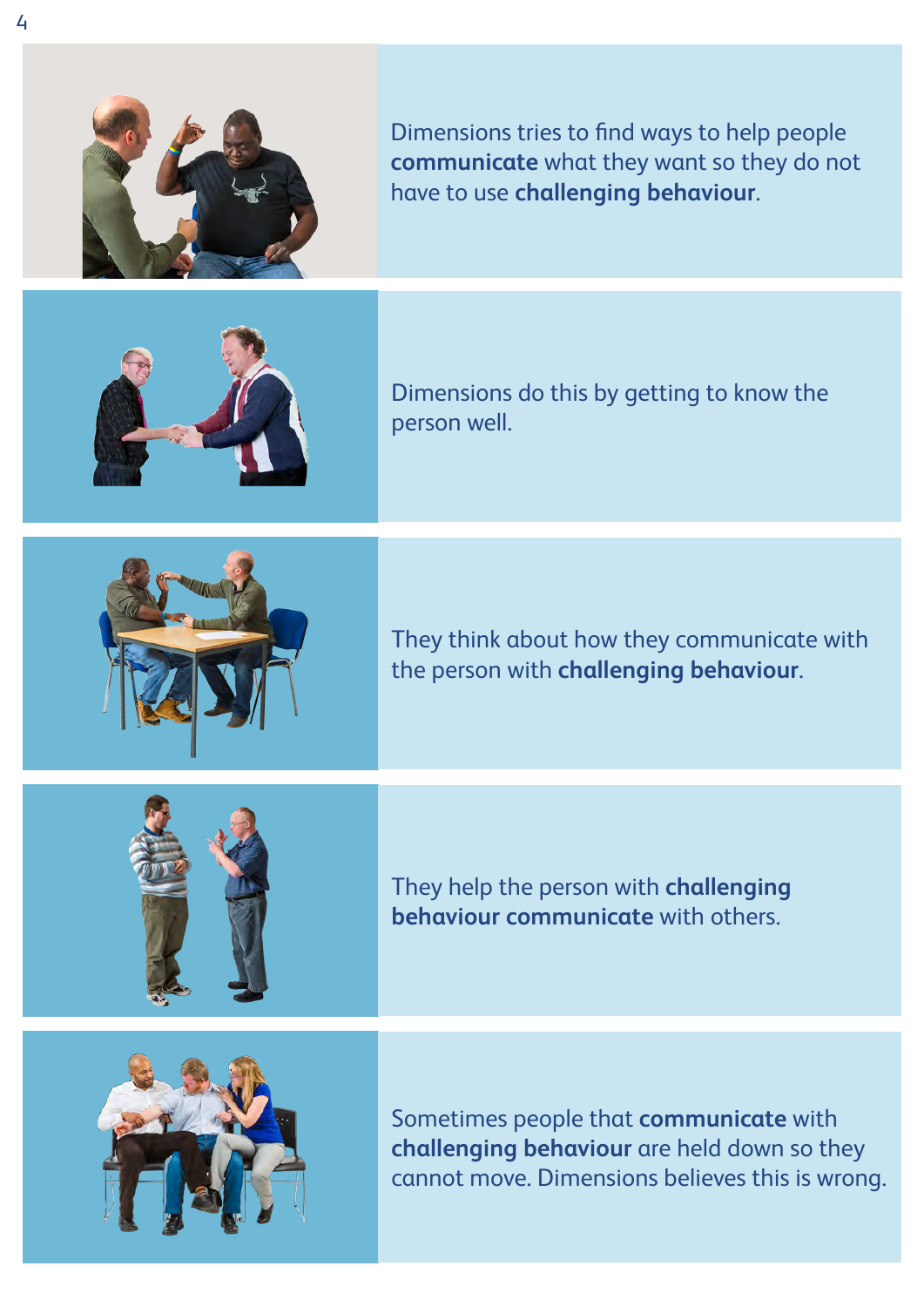

## **Thinking about Mental Health**



**Mental health** is about how we feel about ourselves and our lives.



Some people with learning disabilities have problems with their **mental health**. These problems can mean that they feel very sad.



Sometimes people with a learning disability do not get the support they need with their **mental health**.



## **The Mental Health Act**



**The Mental Health Act** is a law which tells people with **mental health** problems what their rights are and how they can get help from a doctor.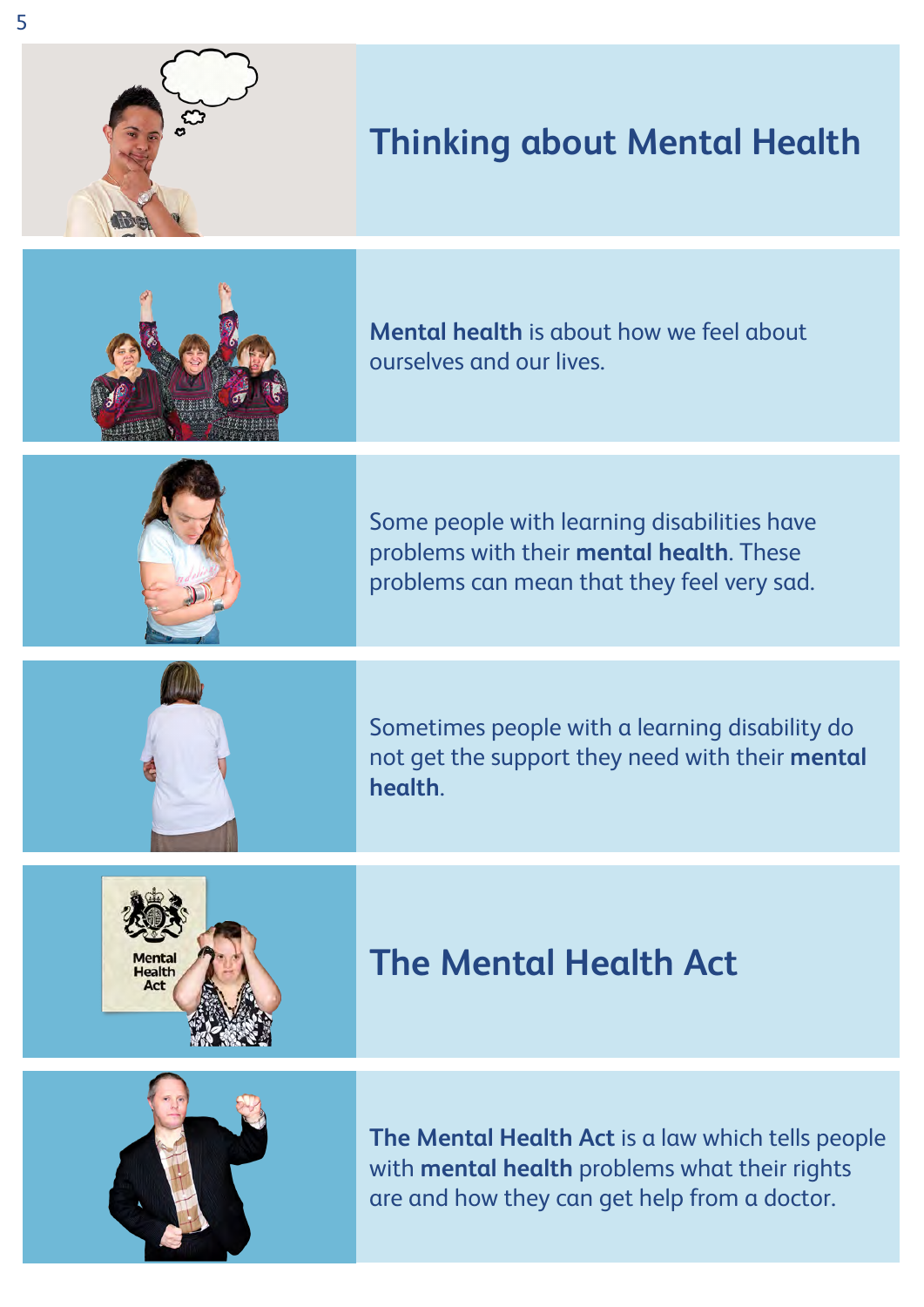



Dimensions thinks it **challenging behaviour** is not a **mental health** problem. Dimensions thinks that **challenging behaviour** is a **communication** problem.



Dimensions thinks that the **Mental Health Act** should never be used with people with a learning disability or autism unless they have a problem with their **mental health**.



Dimensions thinks most people with a **challenging behaviour** can get support at home or in their community. They should not be looked after in hospitals.



Dimensions thinks support workers should get all the help they need from experts such as nurses, social workers and psychologists.